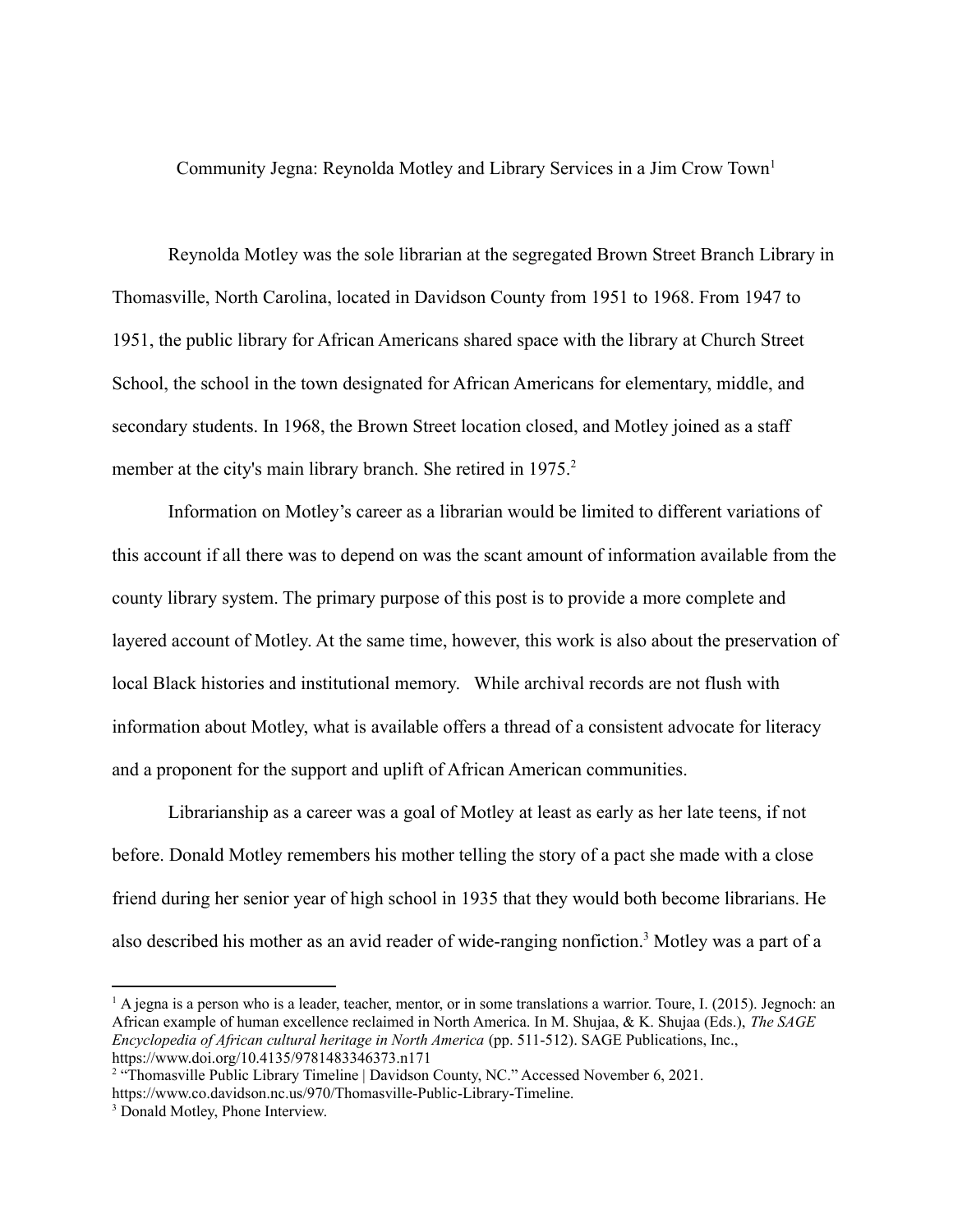ten- student graduating class at Church Street School, the segregated public school for all Black students in Thomasville, North Carolina.<sup>4</sup> Motley's teachers were alumni of Historically Black Colleges and Universities (HBCUs). What follows are the names and institutions of the teachers Motley would have engaged with during her final year of secondary education. It is appropriate to do so as it situates her within the context of a larger Black education tradition and institutional legacy before the desegregation of public schools in the United States. Mainstream narratives often gloss over or completely ignore the robust Black educational experience that preceded the integration of public schools—focusing more heavily on inequities in school resources and school structures. As Motley completed her senior year, E.H. McClenney, a graduate of what was then Agricultural and Technical College in Greensboro, North Carolina, was her principal. C.F. Hunt was Motley's history teacher and a graduate of Shaw University in Raleigh, North Carolina. H.R. Holden was Motley's math teacher and a graduate of Talladega College in Talladega, Alabama. Lucile Dockery was Motley's English teacher and a graduate of Knoxville College in Tennessee. Aside from connecting Motley to a rich community of educators, these names are also counter-narratives to false, regional, and state-sanctioned accounts where Black teachers and administrators at institutions such as Church Street School were deemed "incompetent," only to be displaced, demoted, or lose their jobs in education altogether.<sup>5</sup>

From this educational lineage and tradition, Motley herself would go on and attend the State Normal School in Fayetteville, North Carolina, which is now Fayetteville State University, from 1935 to 1937. When Motley entered in the fall of 1935, the institution offered a two-year track which led to certification for teaching "primary grades" and a three-year path which led to

<sup>4</sup> North Carolina Department of Public Instruction. Division of Negro Education et al., "High School Principals' Annual Reports: Dare - Davie, 1934-1935," [https://digital.ncdcr.gov/digital/collection/p16062coll13/id/51697/rec/7.](https://digital.ncdcr.gov/digital/collection/p16062coll13/id/51697/rec/7) 15.

<sup>5</sup> Percy. Murray, *History of the North Carolina Teachers Association* ([Washington, D.C.]: NEA, 1984).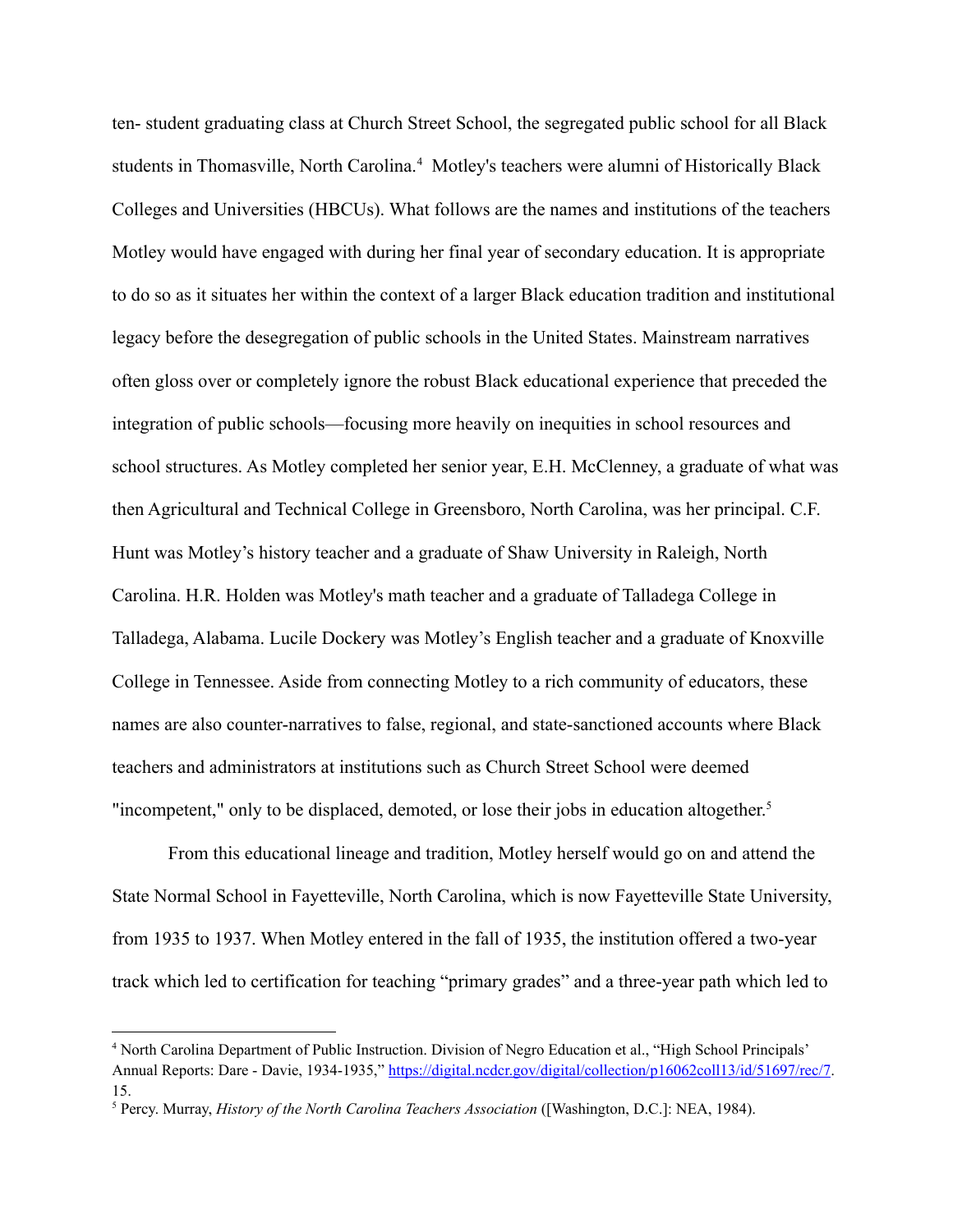certification in teaching "grammar grades."<sup>6</sup> Motley attended the institution as it was in transition. In the fall of 1936, the State Normal School would officially become a "four-year teachers college offering Grade-A teacher certificates."<sup>7</sup> After Motley's second year at the State Normal School, she would return to Thomasville. Roughly seven years later, she began working for the Davidson County Library System in 1947 when the public library for African Americans in Thomasville shared space with the school library at her alma mater Church Street School. She would first be listed as Assistant Librarian, then ultimately Head Librarian once the location on Brown Street Brown Street officially opened.<sup>8</sup>

People who grew up in Thomasville and regularly interacted with Motley mention her emphasis on literacy. She facilitated several initiatives to encourage reading, such as programming for Black History Month, summer reading incentives, and book clubs hosted in the library. <sup>9</sup> A lifelong resident, Larry Kirby, recalled the summer reading program that Motley facilitated each year.<sup>10</sup> Aside from Motley's role in the library, she also was an event planner. Reflecting on Motley planning and directing his wedding, Ralph Harper described Motley as a quiet person but firm and direct.<sup>11</sup> Motley also engaged with the community in other ways. Donald Motley reflects on his mother and father emphasizing African-American history by way of books and in general conversation.<sup>12</sup> As early as 1960, Motley organized a group that ranged from six to a dozen Black women in Thomasville who visited each other's home weekly to analyze readings where the topics may have centered on current events, history, politics, and

<sup>6</sup> State Normal School (Fayetteville State University). State Normal School Catalog: 1936-1937, n.d. <https://tinyurl.com/normalschool>.

<sup>7</sup> Ibid

<sup>&</sup>lt;sup>9</sup> Motley, "Celebration of the Life of Mrs. Reynolda Black Motley." <sup>8</sup> Miller, *Miller's Thomasville, N.C. City Directory: 1949-1950*. <https://lib.digitalnc.org/record/25111?ln=en> Miller, *Miller's Thomasville, N.C. City Directory: 1954-1955*. https://lib.digitalnc.org/record/25113?ln=en

<sup>&</sup>lt;sup>10</sup> Larry Kirby, Personal Interview.

<sup>&</sup>lt;sup>11</sup> Ralph Harper, Phone Interview.

<sup>&</sup>lt;sup>12</sup>Donald Motley, Phone Interview.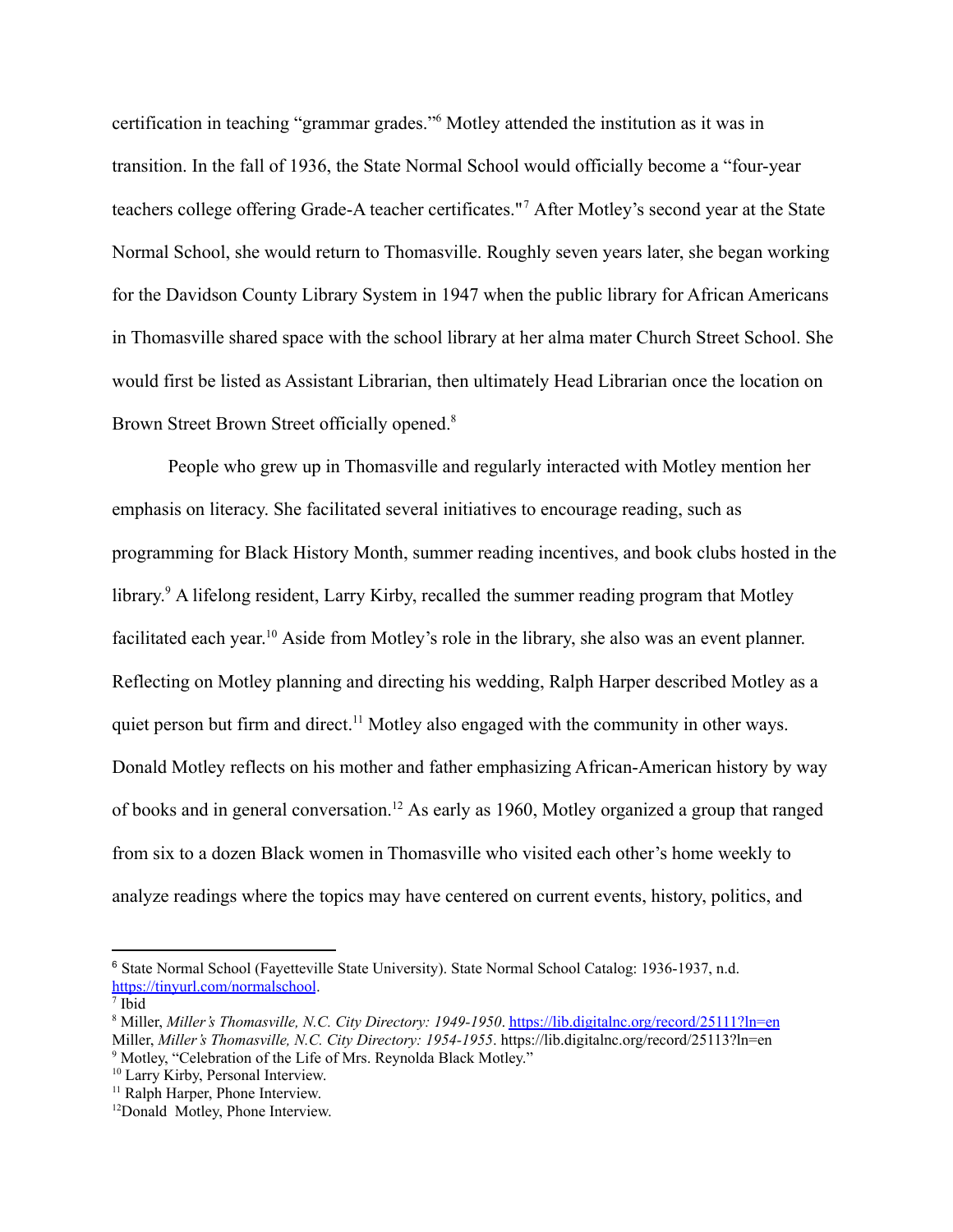other types of nonfiction. While Donald Motley had no recollection of specific works read by the group, he remembers vividly that his mother hardly read novels or different kinds of fiction.<sup>13</sup> These examples provide a glimpse of how Motley's role as an information professional extended outside of the library's physical space.

In terms of her working relationships with other librarians, it is likely—although speculative—that Motley had working relationships with her counterpart, Lucille Bingham, who was another librarian within the Davidson County Library System at the segregated branch in nearby Lexington, North Carolina. However, no information encountered during the research for this article indicated that Motley was a member of any library organizations such as the North Carolina Negro Library Association. In addition, it appears as though Motley did not attend a formal library school. However, it must be noted that many of Motley's white contemporaries at that time within the library system also had not attended library school. This includes Mary Crouse, who would later become head librarian, Motley's supervisor, and eventually librarian emeritus in Davidson County.<sup>14</sup> If it was true that Motley did not belong to any professional organizations and did not attend library school. It may appear as though Motley was somewhat disconnected from broader issues within the LIS and how these topics were discussed among African Americans—but subtle hints from within the archives indicate otherwise. For example, in the mid-1950s, the State Library of North Carolina, in partnership with what was then referred to as the Bureau of Audio-Visual Education at the University of North Carolina, began a program where public libraries from around the state could checkout and host gatherings to view "informational films."<sup>15</sup> A footnote from a newsletter advertising one of these viewings stated:

 $13$  Ibid

<sup>&</sup>lt;sup>14</sup>Bob Burchette, "Librarian Found Her Calling Early in Books: Mary Lee Crouse's 58 Years at Thomasville Library Was a Monument of Service Across the State," greensboro.com, accessed September 5, 2021

<sup>&</sup>lt;sup>15</sup> North Carolina State Library, "Biennial Report of the North Carolina State Library, July 1 1956."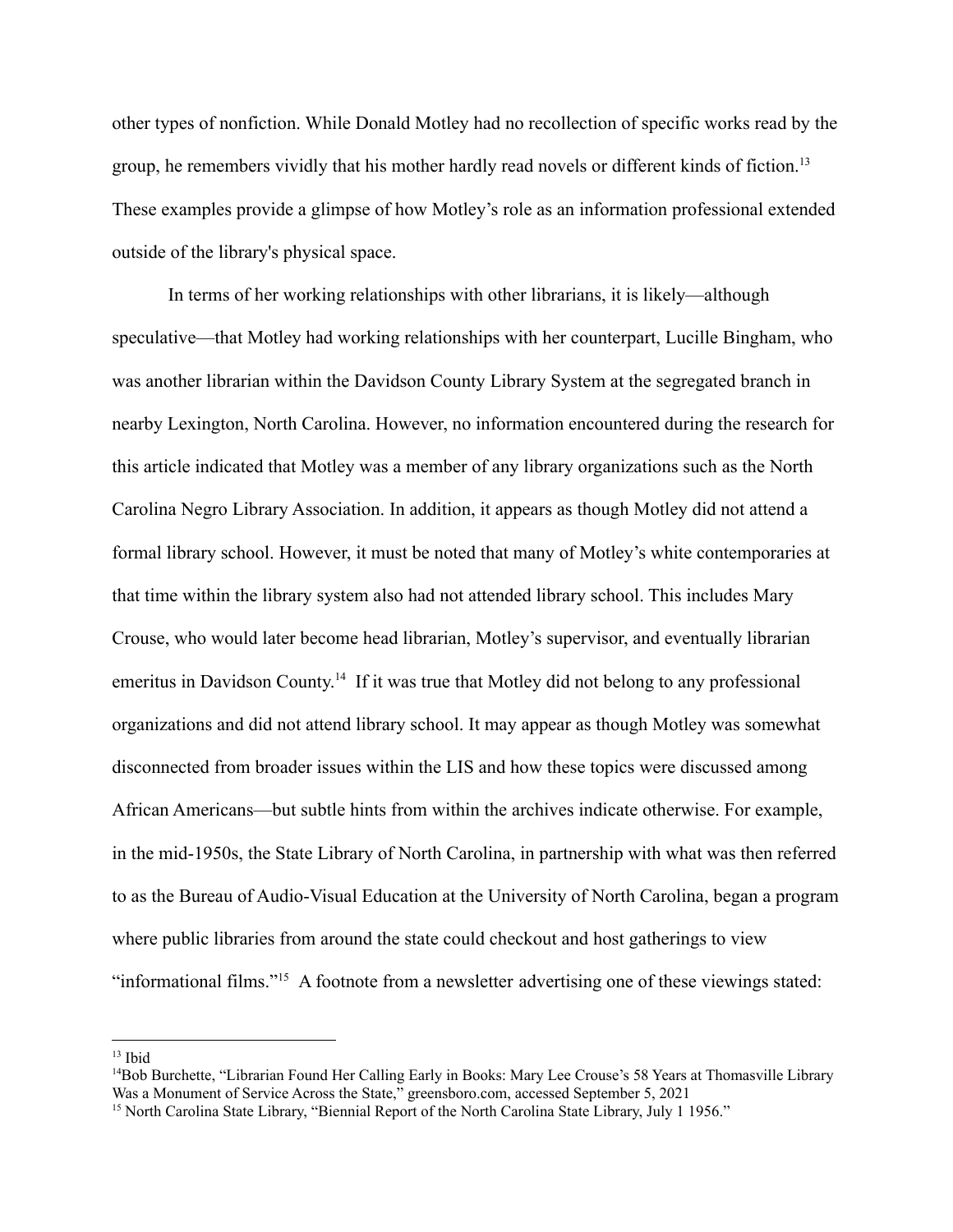"Negro librarians wishing accommodations may contact Mrs. Reynolda Motley, librarian, Brown Street Library, Thomasville."<sup>16</sup> While the attendance among African American librarians for these programs is unknown, this footnote—aside from being exemplary of both the tragedy and absurdity of segregation and racism—also shows one way that Motley may have, at a minimum, developed contacts with other African American librarians across the state of North Carolina and beyond.

Motley also engaged with communities through the Black press. For instance, in May 1953, the newspaper *Baltimore Afro-American* published a profile of Thomasville. The piece described the small city as a place not ideal for Black people because of the lack of access to good jobs, adequate housing, and overall opportunity. <sup>17</sup> This depiction was not acceptable to one of the newspaper's loyal readers—Motley. In a letter to the editor, she wrote: "Recent progress Thomasville has made was not mentioned in the article which appeared in your May 16, 1953 issue...Thomasville has a public library with approximately three thousand volumes. Our library is the only one in Davidson County at the present time which is conducting an American Heritage Project, a form of adult education." Motley would go on to say, "as to employment in the furniture factory there are 257 colored workers employed at the chair factories alone and there are six other factories here, all of which employ *our people* [author's emphasis ]."<sup>18</sup> The American Heritage project was a project facilitated by the American Library Association. It provided materials and other kinds of support to public libraries with the intent of having adults work through contemporary issues through activities and discussion.<sup>19</sup> Here, Motley links

<sup>16</sup> North Carolina State Library and North Carolina. Department of Cultural Resources, *Newsletter - North Carolina State Library*.

<sup>17</sup> "Thomasville, N.C. Called 'Chair Town'." *Afro-American (1893-1988),* May 16, 1953.

<sup>18</sup> Motley, "Our Readers Say: About Thomasville." *Afro-American (1893-1988),* June, 1953

<sup>&</sup>lt;sup>19</sup> Jean Preer, "The American Heritage Project: Librarians and the Democratic Tradition in the Early Cold War," *Libraries & Culture* 28, no. 2 (1993): 165–88.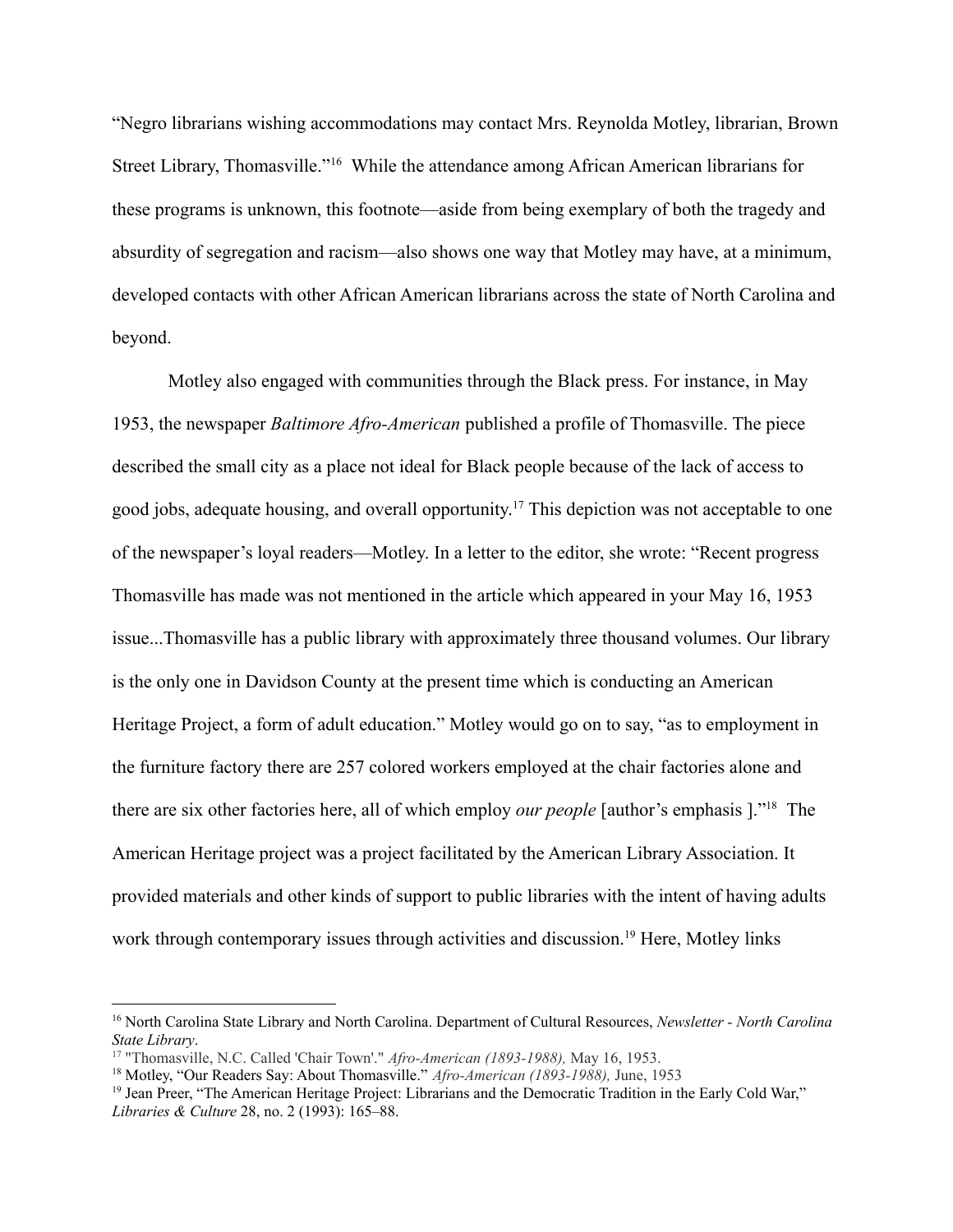specific programming offered by the library directly as uplifting for the African American population, along with providing data indicating an uptick in employment for Black workers.

The tentacles of Jim Crow touched Thomasville like all towns and cities across the South. However, as Motley states with specificity and detail, it was the resolve of the people to live full lives and narrate their own stories. However, the albatross of racism that was and is still very present in society was not lost on Motley. Her letter to the editor of the *Baltimore Afro-American* was more so about a deep conviction that these realities would not dominate, dictate or define the individual and collective character of Black citizens of Thomasville. There is no denying that the traumas of anti-Black racism are and were very real, but the articulations of living full lives are just as real and were not to be overlayed by a single-sided narrative that only emphasized the woes of an unjust system. For Motley, literacy and education were the essential tools to offset the people, policies, state structures, and corporate structures that sought to sustain social hierarchies.

In 1968, the Brown Street Library Branch would close, and Motley would become a staff member at the main library branch in Thomasville. In all references to Motley during her entire time leading the segregated branch in the city, she was noted by title as a librarian or head librarian. In all references to Motley at the primary library branch alongside her white colleagues, she was referred to as a staff member. Language matters. This demotion in status provides a glimpse into some of the adversities Motley faced once the branch she led closed and she was relocated. As her son Donald Motley would move throughout his professional career as a teacher and later as a computer and technology professional, Motley would often discuss her experiences with him. Donald Motley summarized the treatment and encounters that his mother had after 1968 as being "racist and nasty." So much so that he believes that her experiences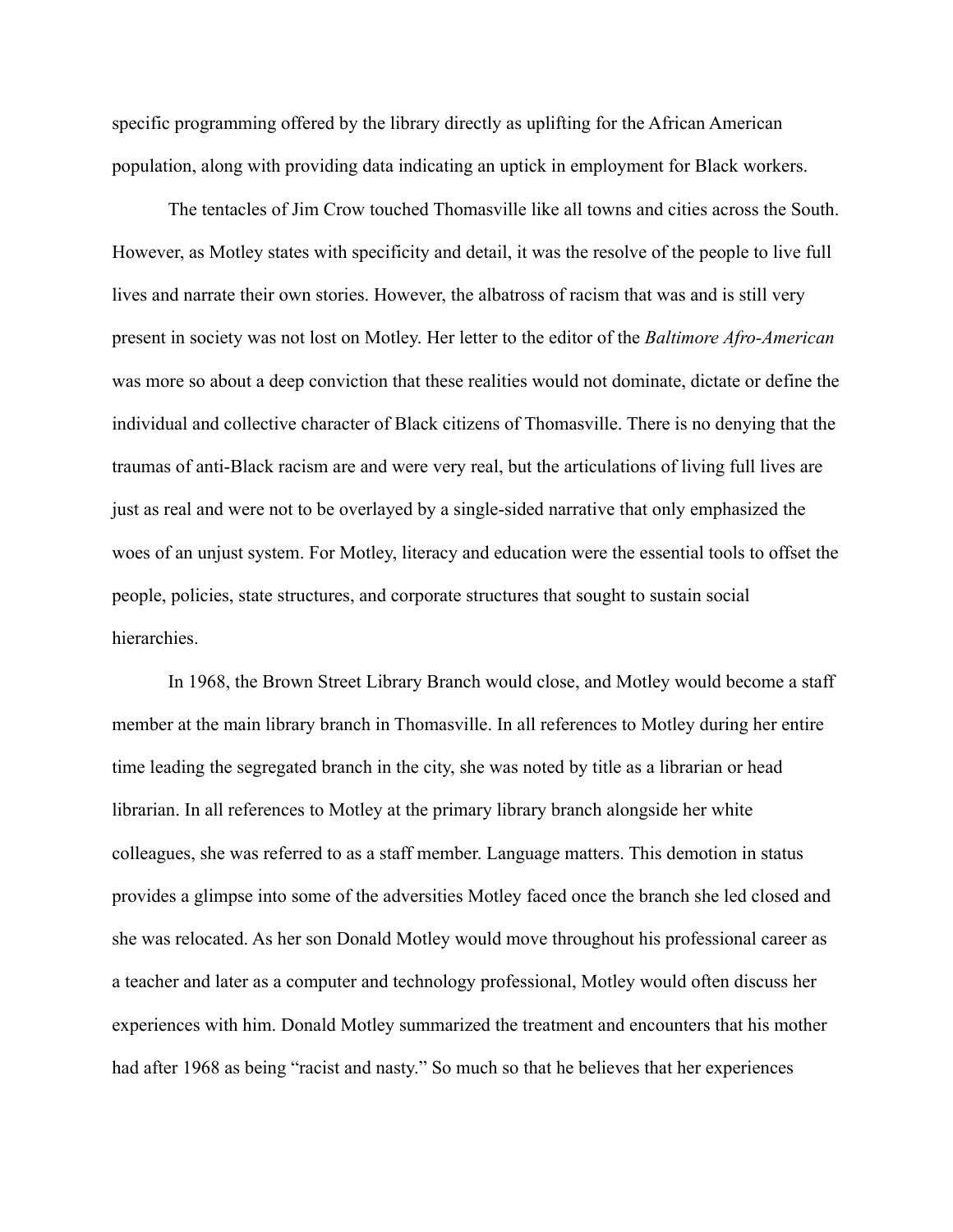contributed to the deterioration of her health. In 1975, Motley retired from the public library in Thomasville. The city's paper documented Motley's retirement ceremony held at the library. The article frankly states that Motley was retiring due to bad health. The county library director presented Motley with a silver tray. However, another more profound tribute would come from Ms. Maxine Oliver. Oliver presented Motley with a charm bracelet as a token of thanks from the "Black Community."<sup>20</sup> As she often did, Motley expressed her gratitude publicly in a letter to the editor. In the opening lines, she wrote: "I wish to express my sincere appreciation and gratitude to all of you in the black community for the lovely engraved charm bracelet presented to me on your behalf by Mrs. Maxine Oliver at the tea…I shall wear it with pride for it will always remind me of your cooperation, encouragement, and guidance in helping plan better service to the community".<sup>21</sup> Motley would go on to express her gratitude to "both communities," once again acknowledging the reality of the racialized divisions.

Concluding, it is fitting to quote a passage from the publication *A Directory of Negro Graduates of Accredited Library Schools 1900-1936* compiled by The Columbia Civic Library Association: "It should be stated, however, that the names of a large number of Negro librarians now employed throughout the country are not listed, because these librarians are not graduates of accredited library schools."<sup>22</sup> Motley's career attests to the fact that the "large number" of Black librarians that were not included deserve to have their stories told as they made contributions to their respective organizations. Motley was a librarian—full stop. But librarians like her are often obscured in LIS histories either due to not having formal library training by way of a degree from a library school or to location. Thomasville is not a city well known outside of the

<sup>20</sup> "Tea Held at the Library: Mrs. Motley Honored," *Thomasville Times*, June 25, 1975.

<sup>21</sup> Reynolda Motley, "Mrs. Motley Responds," *Thomasville Times*, June 26, 1975.

<sup>&</sup>lt;sup>22</sup> A Directory of Negro Graduates of Accredited Library Schools, 1900-1936. United States: Columbia civic library association, 1937.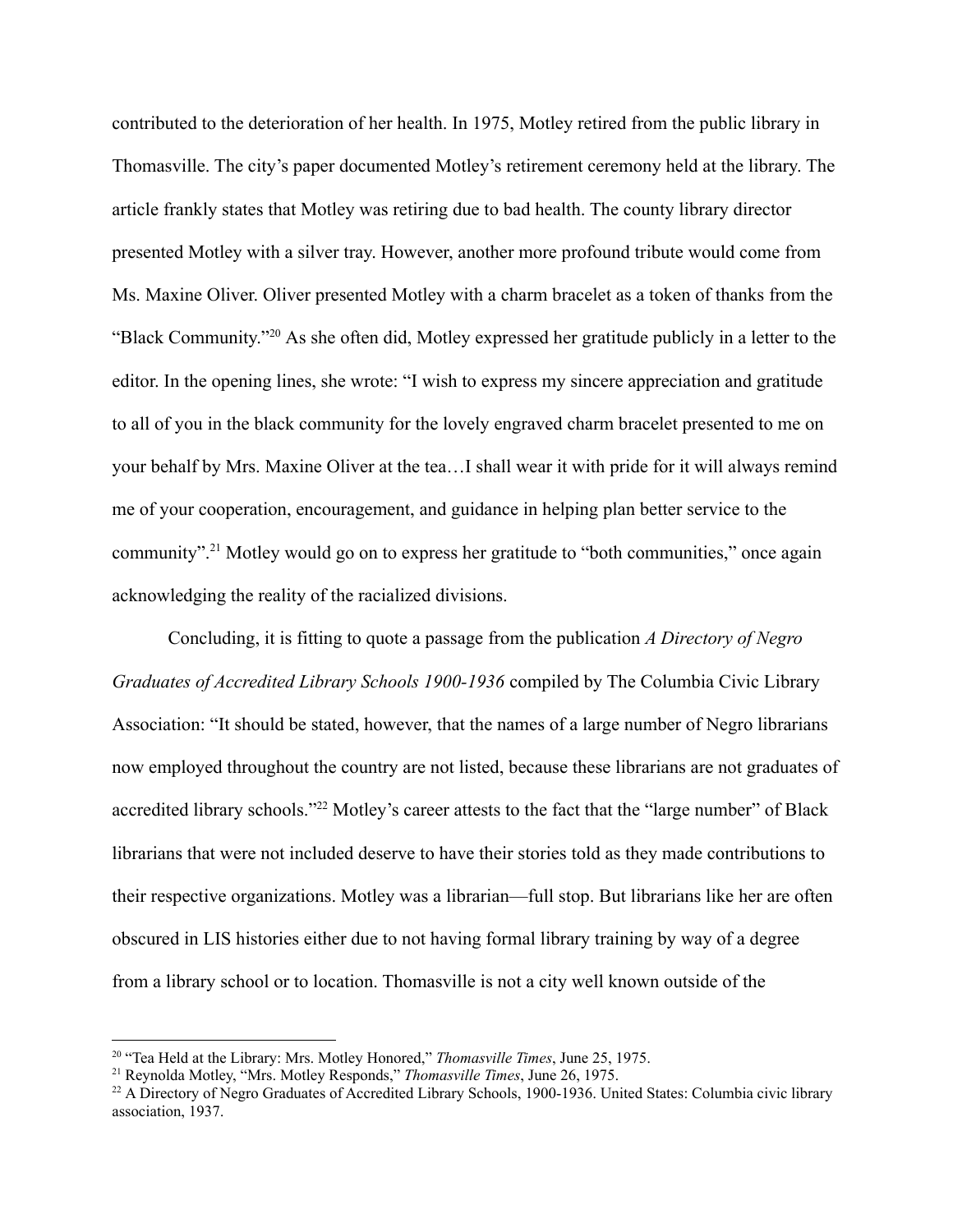Piedmont region of North Carolina other than by the furniture industry. It is easy to conflate the notion of being lesser-known with being non-influential. Librarians like Motley do not meet the current standard of a "mover and shaker" in the field. However, LIS professionals like Motley were nearly iconic within their communities. To foreground individuals like Motley is not only informative but also empowering to those who may seek community-first models of librarianship. Motley's career trajectory and so many others can also empower those who have a talent in one or more areas of LIS but have little-to-no awareness of those who came before them from their respective locales.

Looking forward, Motley's career in librarianship is also instructive. Her experiences historicize the conclusions that have been gleaned from the work of Ettarh in regards to her framing of vocational awe and Kendrick's work on morale in LIS.<sup>23</sup> Both Ettarh and Kendrick show how the performative acts of neutrality and service at-all-costs ethos that have become synonymous with libraries and librarianship have obscured the long histories of discriminatory practices that are baked into LIS and are directly tied to toxic environments and the literal health of library workers. Foregrounding the experiences of people like Motley supplements the works of these scholars and others who interrogate similar themes by adding temporal, gendered, and geographical specificity. Motley died on April 4, 2001. She was 84 years old. In retirement, Motley distanced herself from librarianship and was active in the community through several programs at her church, First Missionary Baptist Church in Thomasville, which is a local Black historic institution in its own right.

<sup>&</sup>lt;sup>23</sup> Fobazi M. Ettarh, "Vocational Awe and Librarianship: The Lies We Tell Ourselves – In the Library with the Lead Pipe," accessed May 4, 2021, <https://www.inthelibrarywiththeleadpipe.org/2018/vocational-awe/>. Kaetrena Davis Kendrick, "The Public Librarian Low-Morale Experience: A Qualitative Study," *Partnership: The Canadian Journal of Library and Information Practice and Research* 15, no. 2 (January 4, 2021): 1–32[,](https://doi.org/10.21083/partnership.v15i2.5932) [https://doi.org/10.21083/partnership.v15i2.5932.](https://doi.org/10.21083/partnership.v15i2.5932)